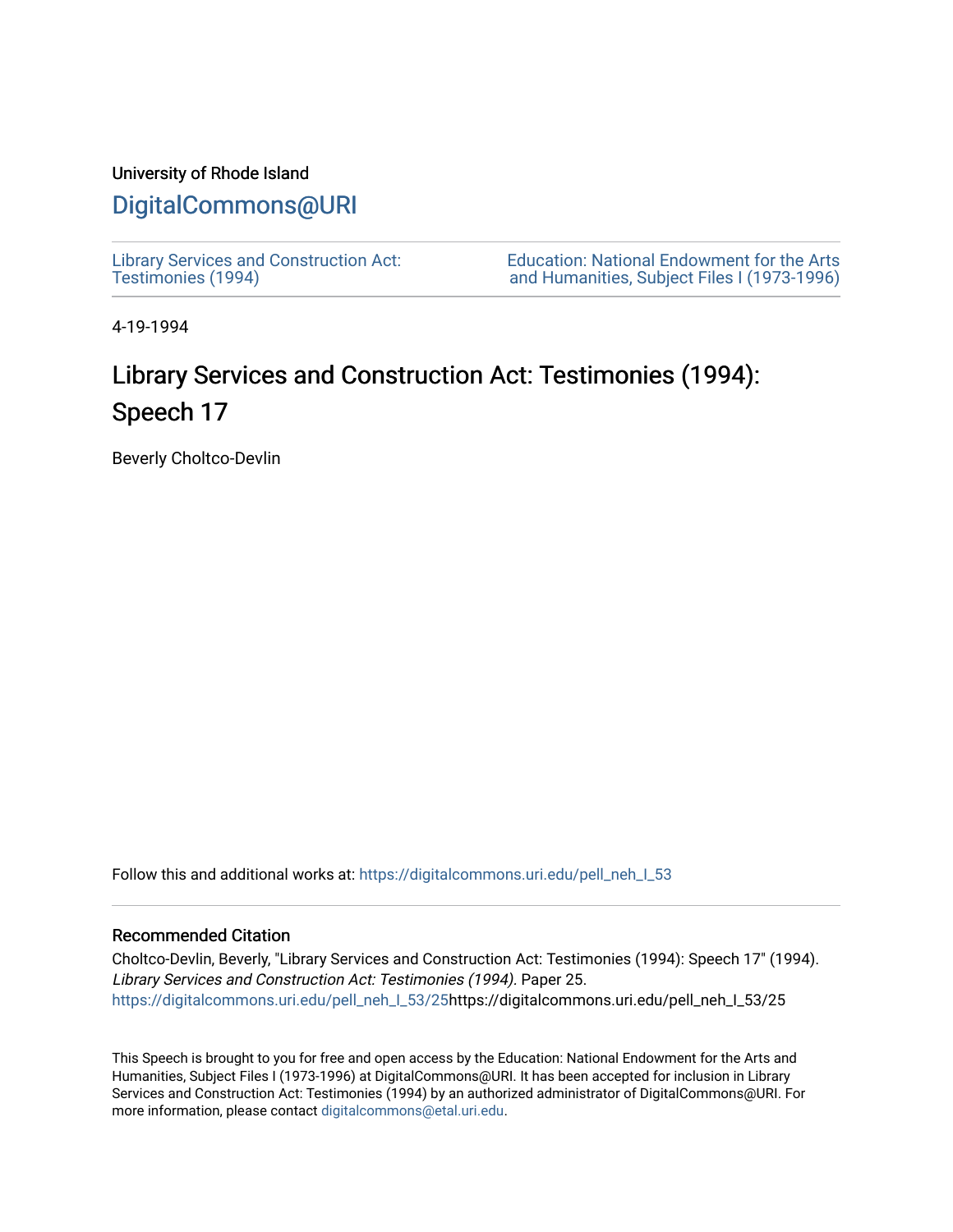Testimony of Beverly Choltco-Devlin Director, Morrisville Public Library Project GAIN Site Coordinator for United States Senate Hearing April 19. 1994

,. .

I)

This testimony is true and not so different from what might emanate from any number of public libraries across the United States. The problems and. more importantly, the potentialities are very real. Though this voice is a small one it speaks passionately and strongly for many. I would only ask

•

that you listen thoughtfully and carefully enough to see the power for change that you can effect.

# REALITIES AND POTENTIALITIES

In September of 1992, the Morrisville Public Library in central New York State was in serious danger of closing its doors. The village of Morrisville and the surrounding town of Eaton typify the rural environment of America in the 90's. The main industry in this area is dairy farming and the community, due to its physical isolation and poveny. is not yet the beneficiary of the economic recovery. The borders are yet a bit too far.

As a result of the fiscal straits experienced by the village and town and many like them across central New York (and indeed the country), the community. while sincerely funding the library to the best of its ability, was unable to keep pace with the rising costs of operations. As a consequence. hours were curtailed and the death knell reverberated in the not-to-far distance. To add to the burden. the previous director chose to retire. The library, • through the sheer determination of its Board of Trustees. one-quaner time staff member and volunteers. struggled

through the winter months of 1992 on reduced hours, with staff and volunteers wearing extra sweaters to keep warm, turning lights on only when a patron was using a panicular room, shutting off the hot water. and delivering overdue notices in person to save postage.

In January of 1994, the Board hired me as the new director, and shortly thereafter word of Project GAIN (Global Access Information Network), a pilot project and study which would connect 5 rural libraries and one Native American School to the Internet, was brought to my attention. This project would provide all hardware and software necessary for connectivity, a year of full Internet access, access to 6 commercial online bibliographic databases and a set stipend to cover telecommunications charges. The purpose of the project was to determine if a small rural library without the financial resources to do so on their own were given all the means to

have access to the Internet, would there be a beneficial impact on the community. I jumped at the chance and applied for panicipation as a project site. Fonunately, we were selected to panicipate and in July of 1993 (less than a year ago) our connection to the rest of the world began.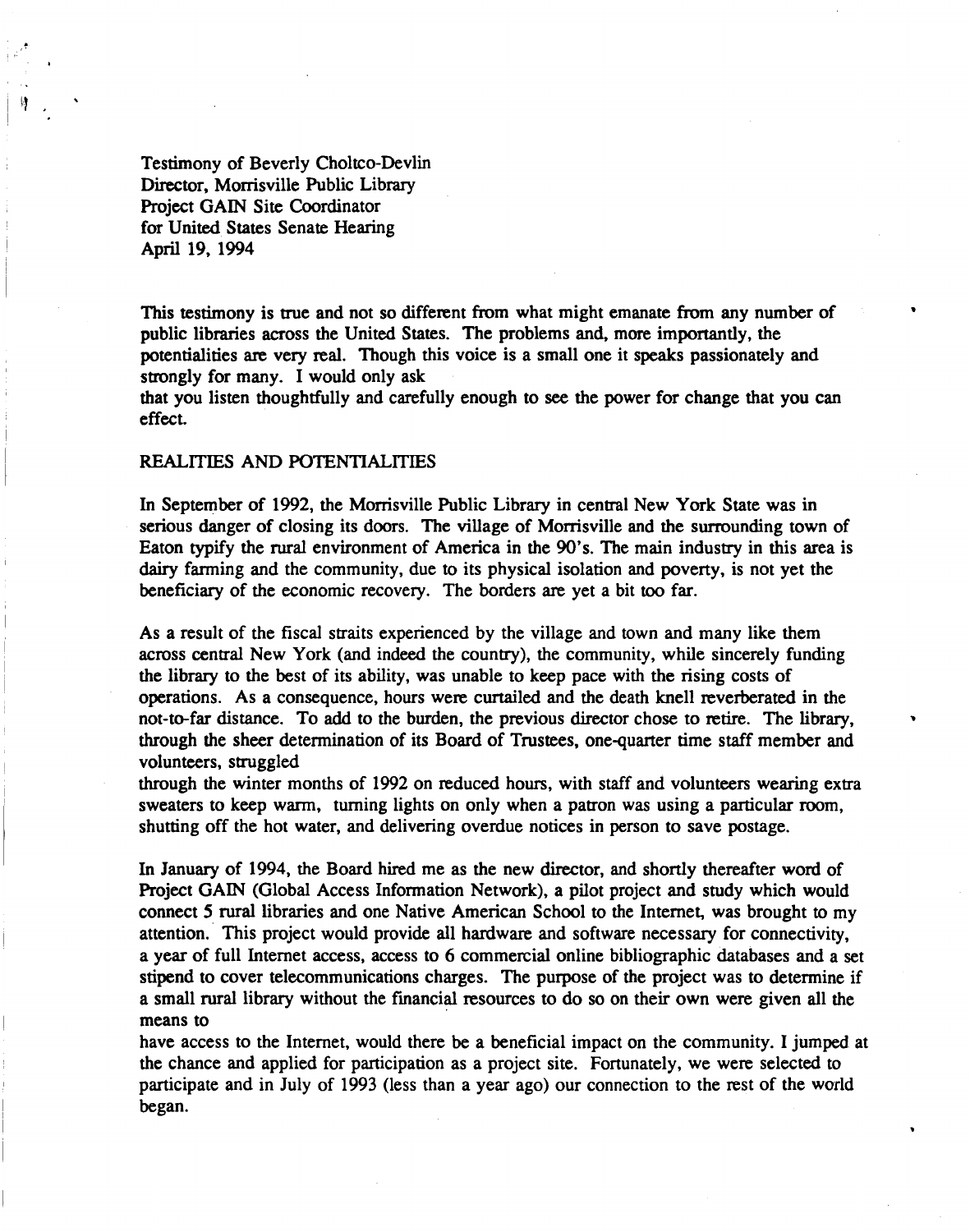The story of the journey of our library's near-death experience to its burgeoning capacity for positively impacting the community (and, as you shall see, the world) can be directly traced to our participation in this project.

.

The findings of the study have shown Project GAIN to be a remarkable success. The degree of positive impact that our participation in this project has had on our library, our community, and indeed the global community could not have been foreseen and is truly remarkable. Indeed the benefits are still unfolding on a daily basis. Following are a few of the many examples of impact. While we are still fiscally prudent, the library is now thriving and well.

# o Magic in Morrisville - Literacy

A wondrous and miraculous thing has occurred as a direct result the Morrisville Library's participation in Project GAIN. In addition to my role as director of the Morrisville Library, I have also been a Literacy Volunteer for 5 years. I received my training through a course offered by the library. My student, a 51 year old dairy farmer somehow managed to get through the 9th grade with less than a first grade reading level. When he first came to me he quite literally could not read a single sentence. We had been working together for a little while when I felt it might be a good idea to have Glenn do some of his homework on the computer. He began by writing simple stories only a few sentences long. While he still had quite a way to go to become a proficient reader, working on the computer seemed to increase his self-esteem.

One night last August the serendipitous idea struck me that we should send out a request on PUBLIB (a listserv for public library issues) for other new adult learners to correspond with. Glenn composed a short email message introducing himself and magic happened. The response was overwhelming. We received many replies from new learners and also from others offering to be mentors. Glenn is currently writing to several new learners across the country and is even writing to a man from Brazil who is learning english. He has become a type of mentor to students who have only just begun to read and has agreed to relinquish his anonymity to help others in his situation. A search for an electronic discussion group about Literacy issues surprisingly revealed that none existed. In an effort to fill a void that obviously needed filling I am now the moderator of two electronic discussion groups devoted to literacy (thanks to NYSERNet's generous offer to sponsor them). LEARNER is a group for new learners top write to one another to practice their developing skills and to establish keypal contacts and most importantly to have the chance to talk with someone else in their same situation. In a rural environment where people are so isolated from one another, this capacity to communicate with other people who have made the brave decision to overcome their inability to read is critical.

LITERACY is a forum for the discussion of literacy issues in by anyone who is interested. The value of these types of forums cannot be underestimated. If given access, a person who is learning to read is not only developing reading literacy skills but computer and network literacy skills as well: all three skill which are critical for productive participation in the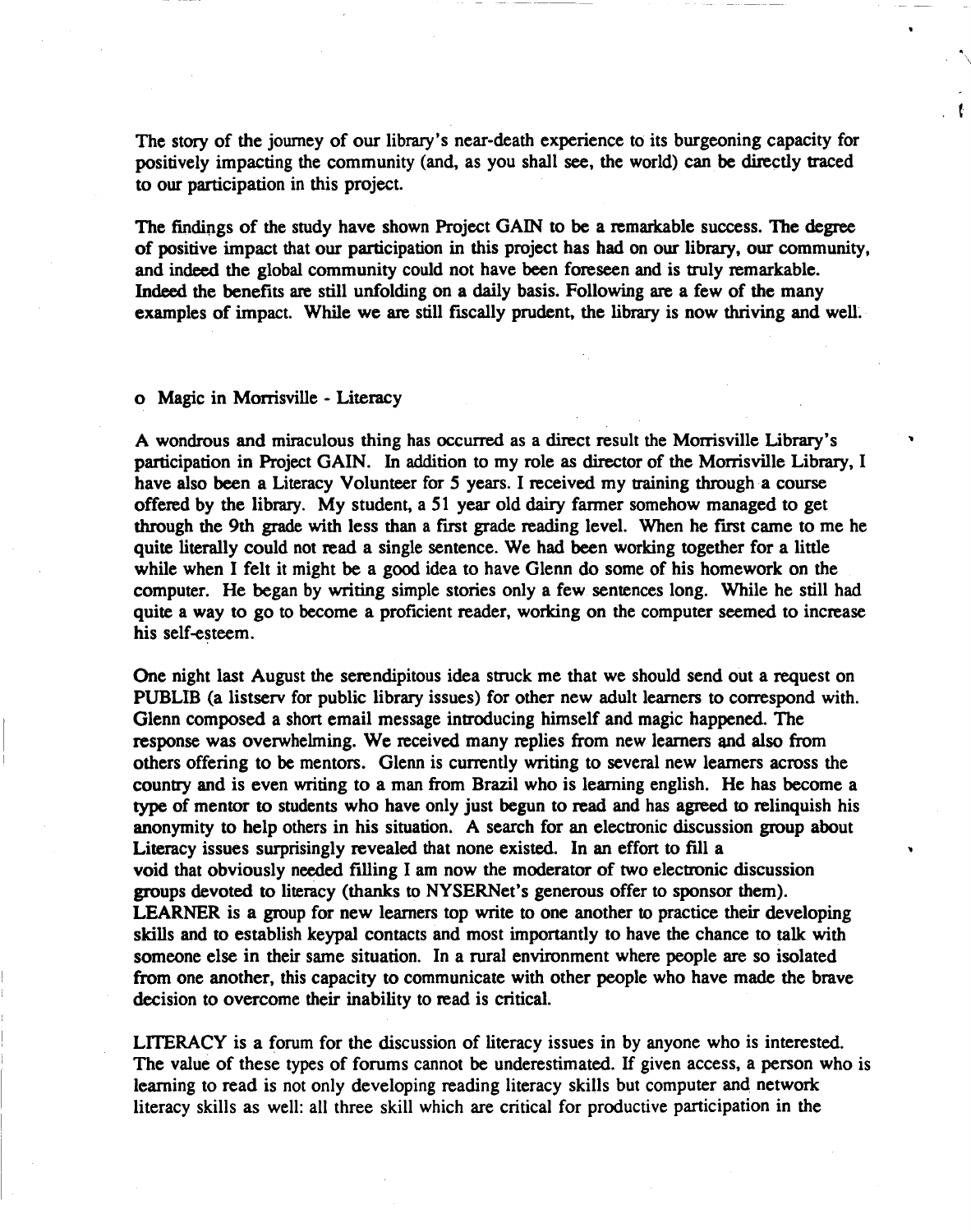# information age.

The remarkable results of Glenn's courageous posting that one evening in August show that not only is access critical for the benefit of the rural community but it also shows how we can contribute to the larger global community.

## o Reference

Because our resources are so limited (our total operating budget, including salaries was \$20,000 in 1993), an up-to-date reference collection is difficult to maintain. Our connection has become my reference tool of first choice. By simply logging on I was able to assist patrons in finding information on a wide variety of topics. In many cases and after some training patrons are able to access the requested information themselves. A few examples of our many successes include:

-- A patron and I were able to locate information by the FDA on the tools used in an atheroscopy and angioplasty, two procedures he was scheduled to undergo. The patron related to me that he felt much more informed about his condition and that he was able to talk to his physician in an intelligent and informed manner.

-- A young teenage girl came in and asked for information regarding bulimia and anorexia. We were able to find several items for her.

..

-- I was able to locate information regarding bacterial contamination of milk for an attorney working on a case for a local dairy farmer.

-- I was requested by the village and town boards to look for grant possibilities which might be of benefit to our community and do periodic searches for the village and town boards on a variety of topics after attending the meetings.

-- A county judge who had for several months unsuccessfully attempted to track down an elusive newspaper article from 1870 for a presentation he was doing came to our library as a last resort. (He had already tried two university libraries) Because of our our access to the online bibliographic databases I was able to locate what I thought might be the article he was looking for at 3 universities nationwide. With a mixture of trepidation and excitement I called the University of Virginia and asked them to fax me a copy of the article. My patron had the article in his hands within a day.

-- An elderly patron was concerned about a mysterious condition affecting his lips. A search of research articles resulted in a series of studies showing that a particular medication the patron was on could cause photosensitivity resulting in inflammation of the lips. The patron was able to download the information, take it to his doctor and have his prescription changed.

-- A middle school student needed up-to-date information regarding Mauritania. With assistance the student was able to download the latest information provided on this country in the CIA World Factbook.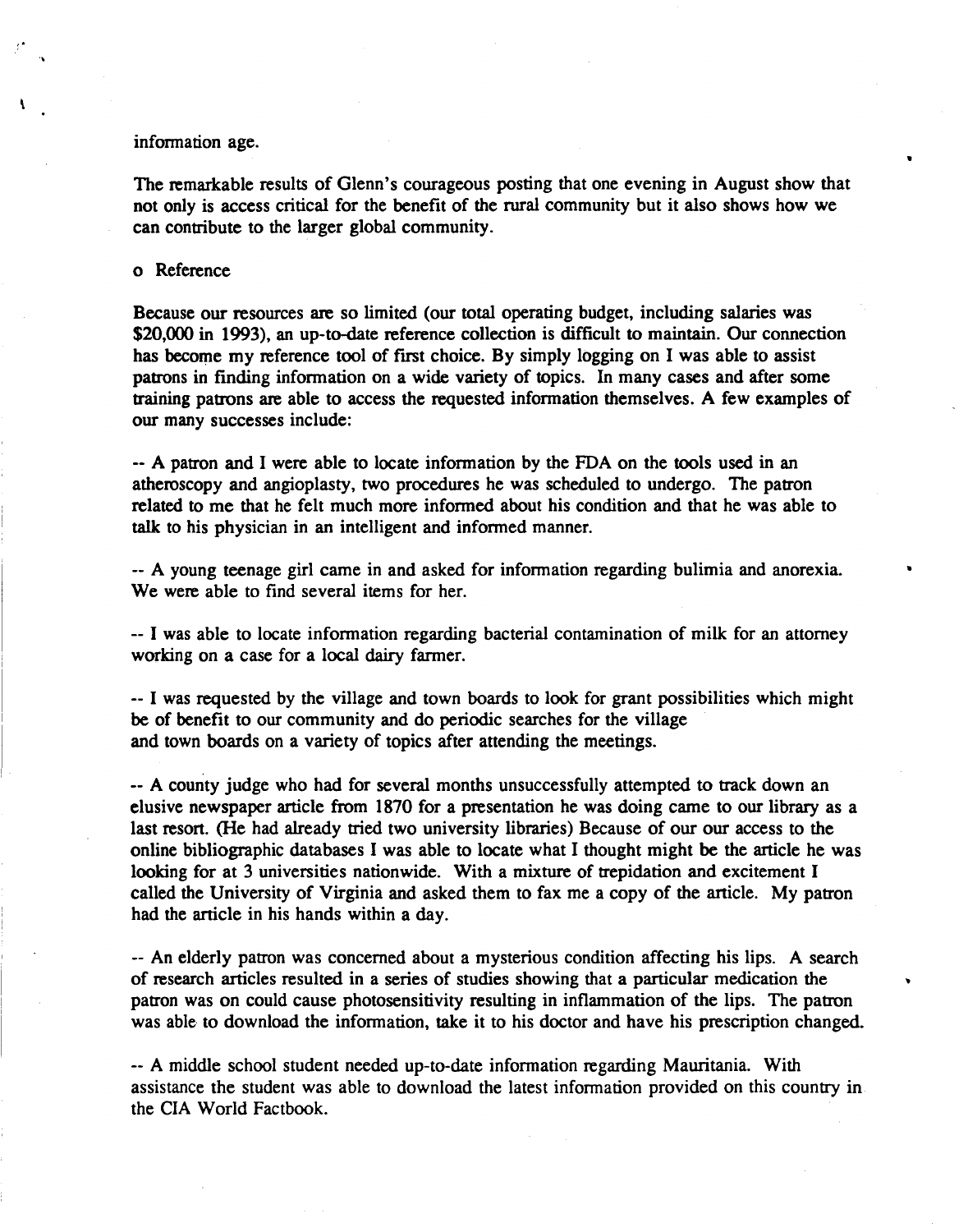-- A business professor was able to locate information for one of his students regarding economic conditions in former Eastern Bloc countries via the Economic Bulletin Board. . *i* 

..

#### o Communication

Living in a rural community often prevents communication and exchange of ideas with others because of physical and cultural isolation. Because our library offers direct patron access to the Internet, the people in our community have been able to communicate with others throughout the world on a variety of topics. Because communication is an interactive process, our community members have taken advantage of the access they have to both receive information and, as importantly, provide information to the larger global community. Because of our connection, members of our community can simultaneously experience and relate both uniqueness and common experience shared by all human beings.

Several patrons have subscribed to different "Listservs" (electronic mail discussion groups) and monitor them on a regular basis.

-- One of our patrons, an adult survivor of child abuse, was able to find a usenet discussion group on this topic and now has an "electronic" support group.

-- Another elderly man was an active ham radio operator but is now almost completely deaf. He is able to correspond with other ham operators by email.

-- A local journalist has subscribed to a writers' listserv and contributes to it regularly.

-- Children as young as age seven have developed written relationships with "keypals" (electronic mail penpals).

-- A local resident is able to correspond via email on a regular basis with his brother who is currently working in Denmark.

Our connection has helped to facilitate communication between myself and other librarians through participation in electronic mail and discussion groups (Listservs). This capability has assisted me in my professional development and has helped me to become a better librarian.

In fact our electronic connection faciltiated the development of a cooperative grant proposal between our site and one of the other Project GAIN sites. The entire planning process took place electronically usin email and fax capabilitie provided with our connection.

o Cooperation

Our connection has helped to bring about a greater spirit of cooperation between different community groups and institutions.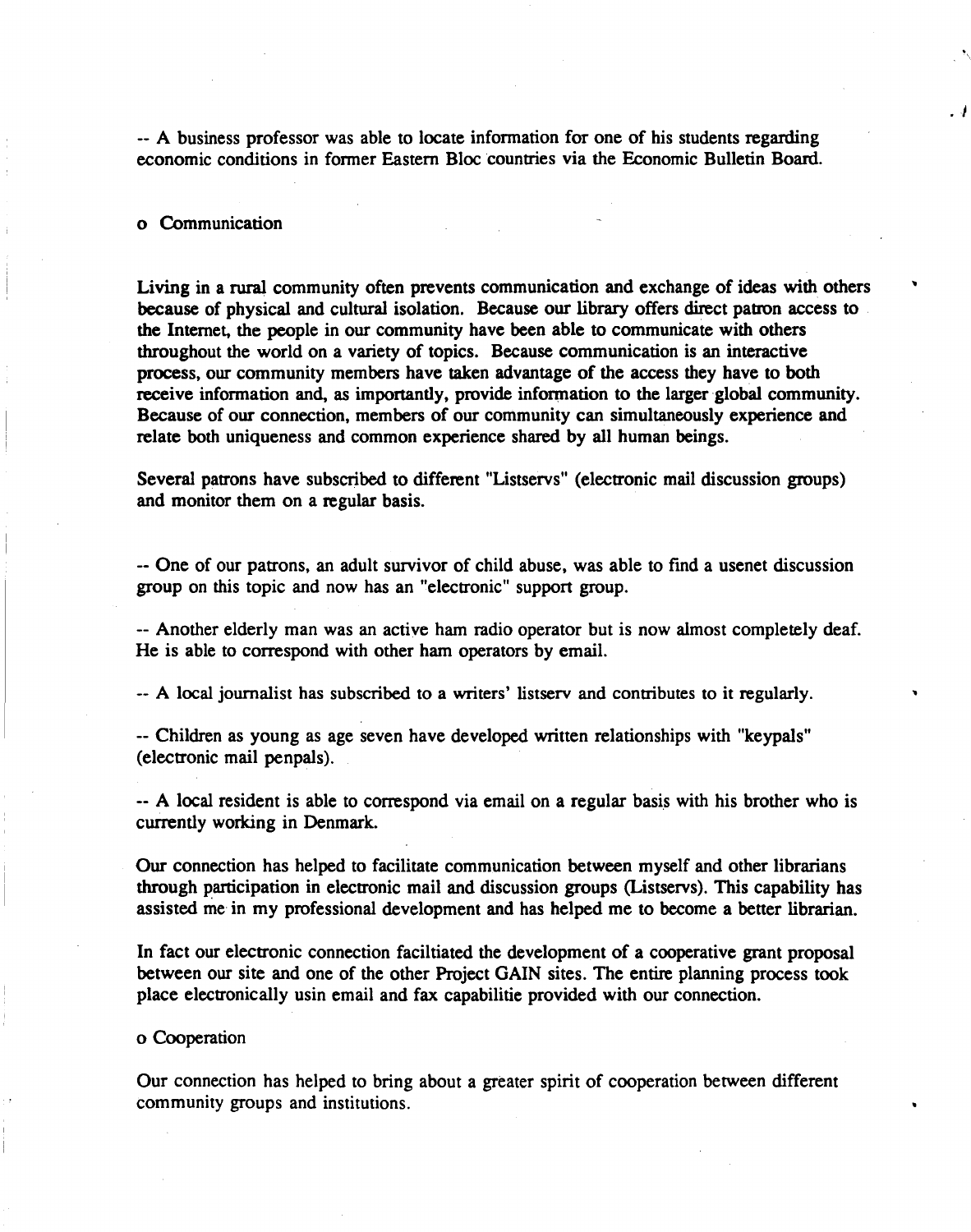-- Our local school system does not have Internet access as of yet. We have helped the school by forwarding much information of an educational nature to them. For example, our students are particjpating in a pilot project to learn Japanese, and I was able to provide them with additional cultural information about Japan.

I have done demonstrations for the Middle School (curriculum studies), the High School Seniors for career day. I was able to show them the many Campus Wide Information Systems available online and scholarhip and grant resources. Many students were also interested in the Job Listings which can be found online.

-- I also did a demonstration for the Rotary Club and was able to point them to many resources regarding business which are available.

-- I do periodic searches for the Youth Commission, the Village and Town Boards, the Rotary Club, and the Cooperative Extension.

"

# o Community

/,

Because of the increased visibility which the library has received as a result of our connection and the incredible amount of use which has taken place, discussion has taken place regarding the potential development of a Community Net. Our Project GAIN connection has acted as a catalyst and motivating force behind a new and revitalized "can-do" attitude in our community. The library is increasingly becoming an Information Resource Center. As a result of the many demonstrations for groups and training sessions, community organizations are asking to meet in the library. For example the Youth Commission met at the library this past week. One significant component of the meeting included developing an electronic newsletter which the young people in the community could put together. "Keypals" will be a major component of the summer youth program with the older children helping the younger to compose email messages. The Garden Club also chose to meet in the library this year. At the next meeting I will be giving a demonstration of the many Community Nets which have an electronic "greenhouse." Many have expressed an interest in setting up our own community network.

As previously noted, one of the most significant problems regarding rural access involves geographic isolation. The interest shown in our connection has been so incredible that I have had to put up a schedule sheet for people to use the connection as I often have patrons waiting in line.

The next natural step and one which patrons have been requesting is dial-in access to our connection. It is especially important that members of a community which is widely spread out geographically, especially those who are homebound or cannot get to the library itself (i.e., children, the disabled and the elderly).

o Increase in Funding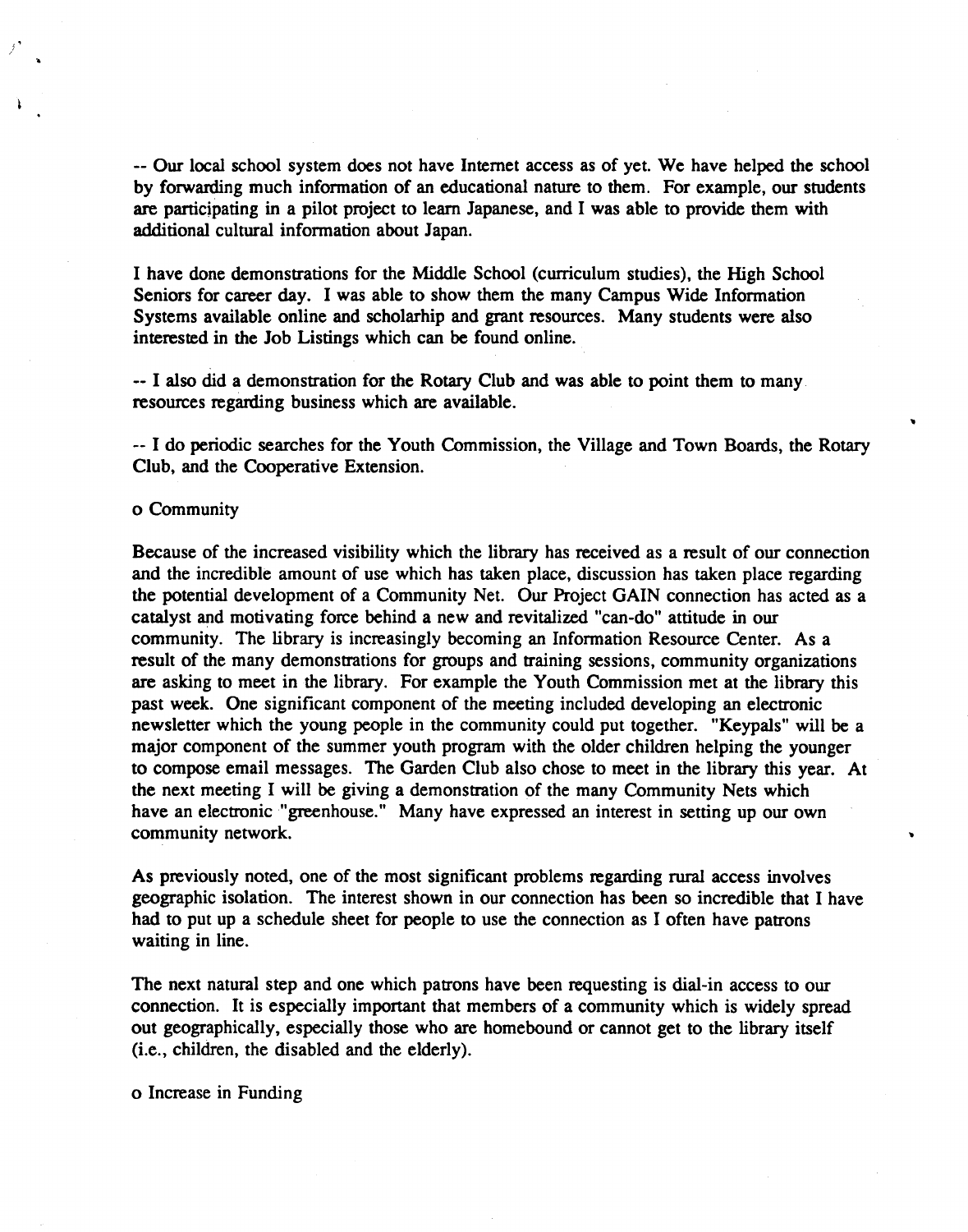As a result of the library's revitalized position in the community which was effected by our participation in Project GAIN, the library received a modest increase in funding from the Town of Eaton this year. Members of the Board came up to me personally after the meetings and expressed to me that they wished that it could have been even more.

 $\ddot{\phantom{1}}$ 

..

# Barriers to Access

The previous testimony has unequivocally shown that there is a critical need and demand for electronic access to information in a rural setting. It is even more evident that people living in a rural environment are physically, culturally and intellectually isolated from each other and the rest of the world. Project GAIN has shown that connectivity provides an excellent way to alleviate that isolation. Rural dwellers must be given the opportunity to participate fully in the Information Age. It is a logical and natural conclusion that the public library is the institution of choice to function as the "safety-net" for electronic access to information. Public libraries have traditionally been the one government sponsored institution which has the potential to benefit each and every member of the community young or old, rich or poor. As can be see from the examples given, connectivity to the information superhighway can provide.

A reality check will show that the successes highlighted above have not come effortlessly. The findings of the study show that there are definite barriers to access which must be addressed in order to ensure equal access of all people in the Untied States to the Information Superhighway.

Such barriers to access include:

o Telecommunications Issues

Morrisville Library's participation in Project GAIN was much more successful than even I imagined (and I had quite high hopes for the project). Patrons came in to use our connection on a daily basis, either directly or through mediated access. Because our site was required to dial-in to a Point-of-Presence (POP) in Syracuse to make the connection and due to the amount of traffic we were generating, our library was incurring long distance phone charges of at least \$150 -\$200 per month. This amount represents a substantial percentage of our operating budget and absorbing into our operating cost would present significant problems.

# o Training

Proper and ongoing training is crucial to the success of a project like Project GAIN. One can be given the most expensive and state-of-the art hardware, software and access, but unless one knows how to use the tools, the access is meaningless. Fortunately we had the benefit of training in workshop format both at NYSERNet and through on-site visits. The most beneficial training took place via daily email contact with the support staff provided by NYSERNet.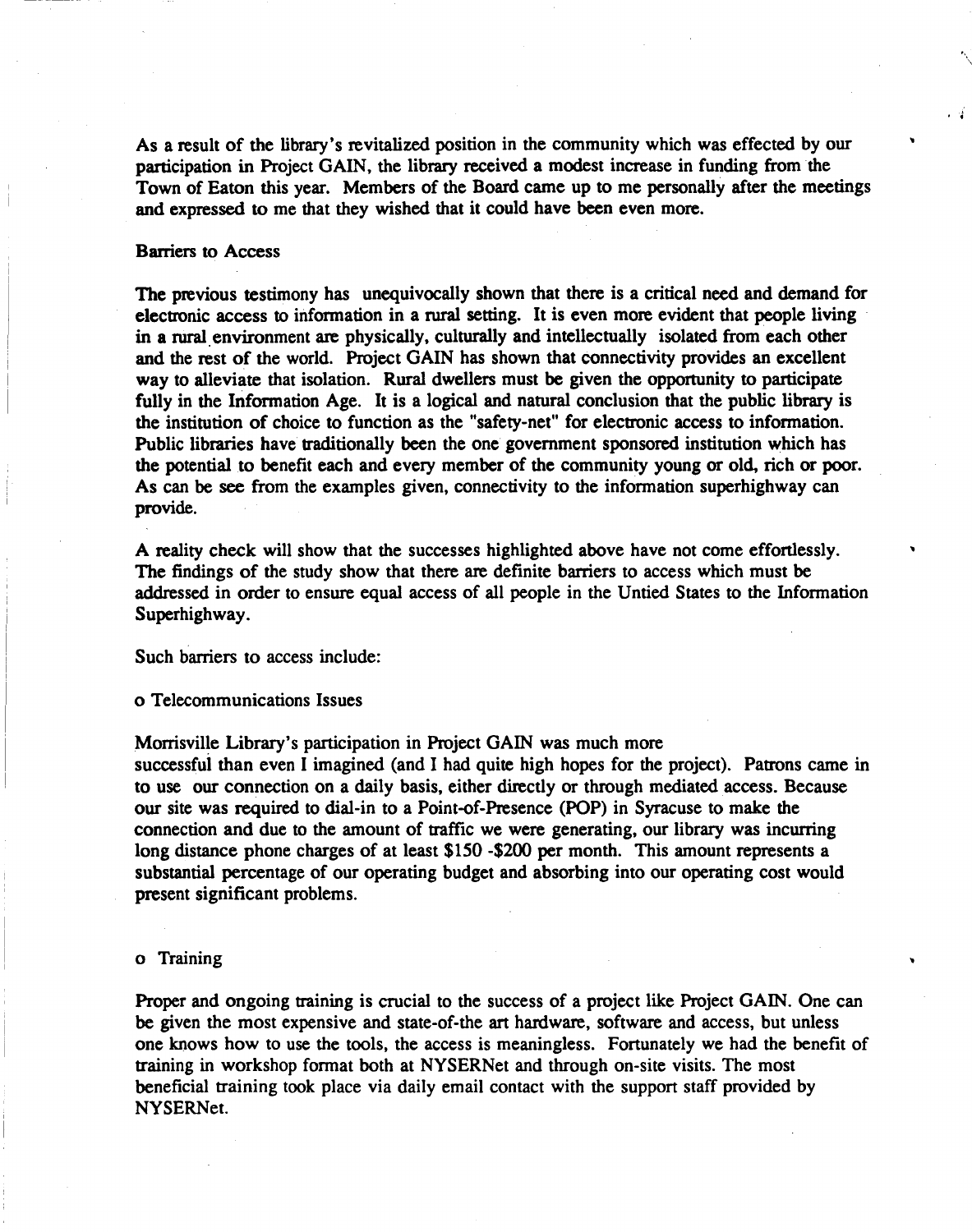In addition, I chose to provide direct patron access to the Internet at the Morrisville Library. I firmly believe that public libraries must serve a two-fold function if they are serve as the "safety-net." Libraries must, of course, provide access to information either through direct or mediated means. I feel also that it a critical component of fulfilling the safety-net role involves education. This is especially crucial in our rural environment where many patron are so poor that they cannot afford computers in the home or courses at a college. To fulfill that role, we offer workshops, individual tutoring, and demonstrations to groups who are eager to learn more about the "information superhighway." Unless there is a commitment to such training both for staff and patrons, access will necessarily be limited.

# o Time

i  $f^*$ 

•

Our site is staffed only by myself and my assistant. Learning to use the connection, training patrons in the use of the connection and providing Internet based services to the Internet all have to be accomplished while maintaining the exsiting services. These requirements take time, and while I feel the resulting benefits are more than worth the time put into the project, the issue must be addressed. The implementation of the connection was an add-on duty. At our site we did not discontinue any or our services as a result of our connection. Instead, many of the routine duties were reassigned to volunteers or performed less frequently. Time management, especially in a poor underfunded library, is of paramount importance However, the benefits to our library because we did made that time commitment have been incalculable.

# o Type of Equipment

Our grant provided Macintosh computers and because I was previously comfortable with the Macintoshes the use of such a platform was not an issue for me personally, However, it was an issue for many of my patrons, my co-coordinator, and quite a few of the other sites. People who were only comfortable with IBM-compatible computers had to first learn a new operating system before they could do anything constructive with the Internet itself.

I spent quite a bit of time giving lessons to patron on using the Macintosh before we were ever able to log-on. The findings of the study and my own personal view is that one of two things must exist: there must be complete training in the platform chosen as the vehicle for access to the Internet or multiple platform access must be offered. Although I prefer the Macintosh platform for myself, I feel that in order to truly provide equal access effectively and efficiently, the latter scenario is the more reasonable and workable one.

In addition, more than just text is available via the network and my patrons are requesting access to that information. Images and graphics are commonly needed and fortunately for us we were given the software and hardware which allows us to fully access such resources. However, through my experience and speaking with many others who have access, this is not always the case.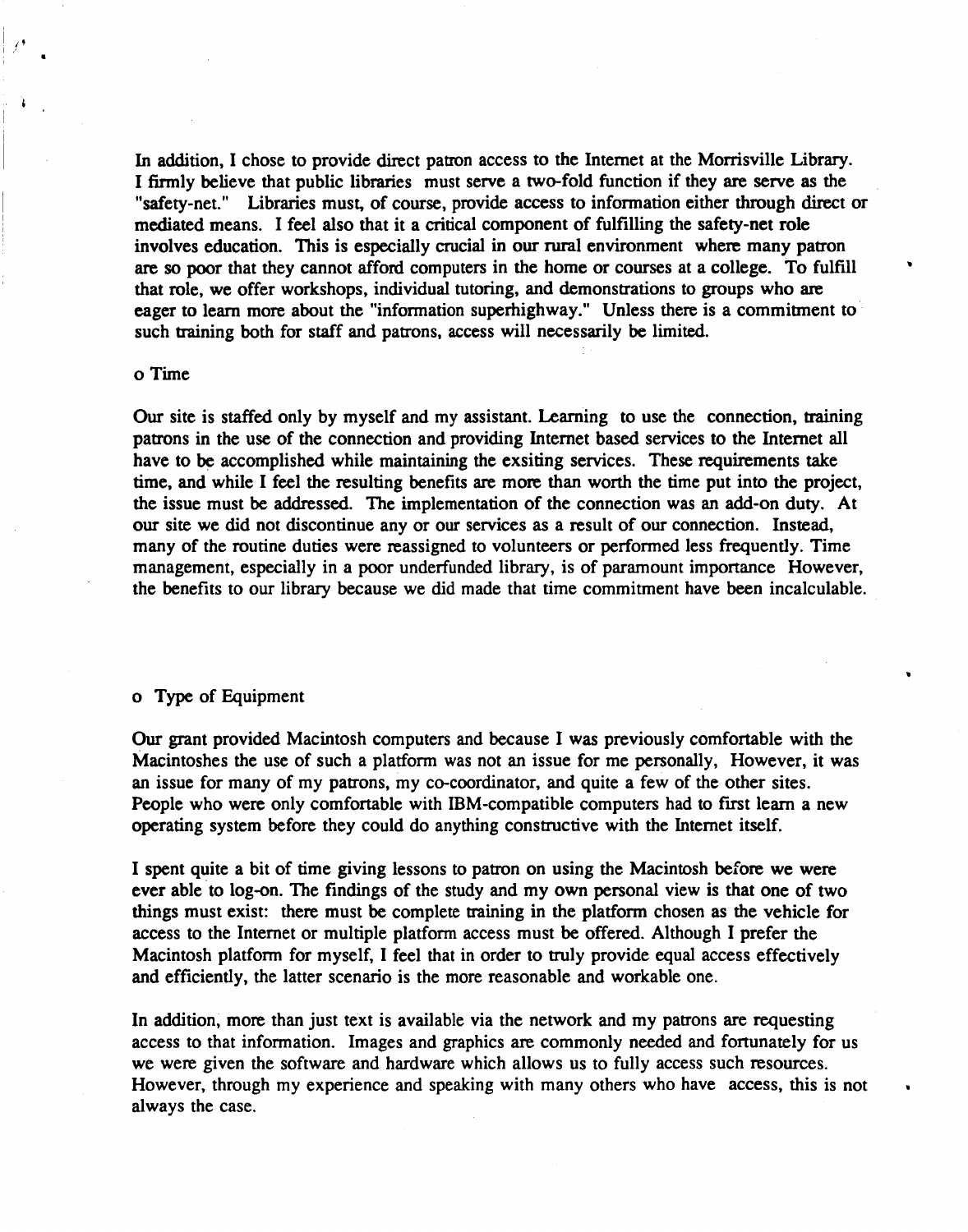It is critical that libraries be provided with "user-friendly" equipment and software. On a specific note, it is also critical that the monitors be large enough or font-size have the capacity to be increased to accommodate the needs of our visually impaired patrons.

. i

## o Access to the Computer

Our connection has been so popular that I often have patrons waiting in line to use it. I have had to set up a schedule sheet for patron use and training sessions. Our hours of operation are still somewhat limited because of budget considerations and there seems to be peak times for use. Often I must tell the patrons to come back later. Because I am often the only person on duty I conduct the training sessions on my day off so that we won't be interrupted. Multiple access points (preferably multi platform) are a critical need.

# o Complexity of the Internet

Because the Internet is so new in terms of public access and because resources are being added on a minute-by minute basis, there is a great deal of complexity and lack of true organization in the electronic world. I am still often overwhelmed by the multi-layered maze like quality to the net. Navigating the resources without proper training can be "frustrating and intimidating" (McClure, p.29).

# o Need for Full Text

When one is working with a resource as powerful and complex as the Internet, there is the danger of expecting it to be many things that it hasn't become yet (though there is definite movement in some of these directions). Many of my patrons expect that they will be able to download full-text information on any given source. I was able to download the entire "Song of Hiawatha" for one of our older patrons who wanted to use is a part of a birthday present for her husband, but the unrealistic expectation is that I can do that for any work. Complex copyright and access issues must be addressed concerning full-text provision.

#### o Geographic Isolation

As previously noted geographic isolation is one of the most significant barriers to access of information in a rural environment. Our connection has significantly reduced the implications of that barrier, but it is only part of the story. Lack of an effective public transportation system often prevents community members from getting to the library itself. With increasing proliferation of computers in the home, provision of remote access to our facility is a constant request. As the information resource center in our community, it would be a logical and effective step to have dial-in capability to our connection.

o Continuation of Connection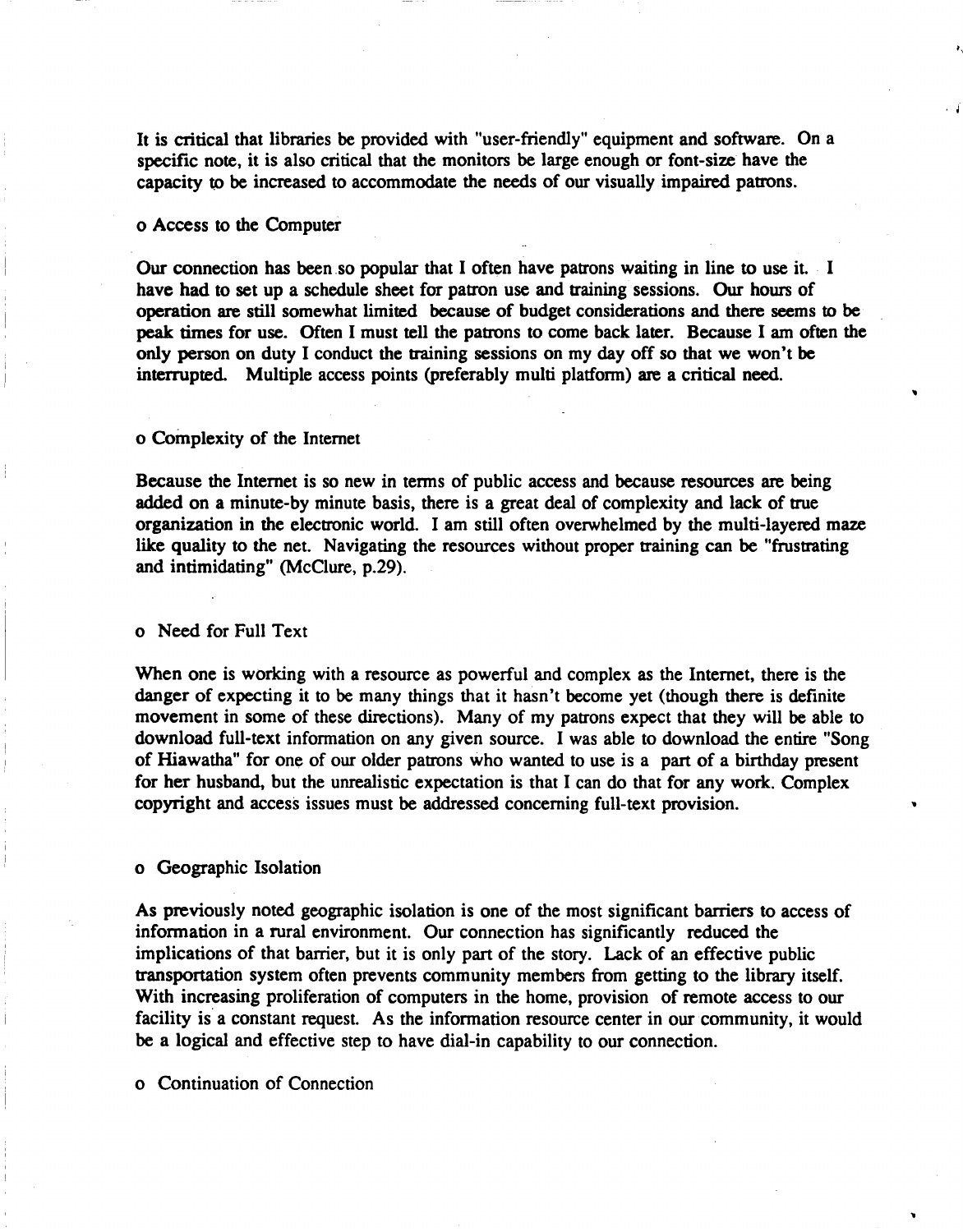Finally, the most important and frightening barrier to access will come when the project ends in June and our connection is terminated. Unless other funding is obtained all of the remarkable stories such at those previously testified to will abruptly cease. The good work will end. My patrons will be disenfranchised and will once again become part of the information have-nots. Our local funding sources are supporting us to the best of their ability but are realistically unable to maintain the connection to it full capacity. The reality is in June the our voice to the world will be silenced.

..

..

# Breaking Down the Barriers

(.

 $\left(\begin{array}{cc} 1 & 0 \\ 0 & 0 \end{array}\right)$ 

The rural community has much to offer the world. While many speak of access solely in terms of what can be downloaded or received I prefer to think of access as a more fluid dynamic process in which we can give to the world as well as receive. Without our connection my Literacy Student might not be able to continue his encouragement to other new reader to continue their studies. The world might never learn that the Morrisville Library houses original documents and manuscripts regarding the abolitionist movement, Gerrit Smith, John Brown and the Civil War. An adult survivor of child abuse in another state might never benefit from the experience which my patron generously shares with the Usenet group.

While there can be no one solution to the many barriers to access there are many possibilities and requirements which can be effected if vision and a true sense of the necessity for equal access in the maintenance of a democratic society.

Some of these include:

o The telecommunication barriers in a rural setting must be deait with.

Some suggested solutions include:

-- Points-of-Presence must be locally available.

-- Exploration into the elimination of LATA 's for network connections and educational use is one option.

(Polly)

-- Reliable and cost effective connections (a minimum of 56kbps). (Polly)

o Recognition and utilization of the skills and commitment of professional information providers, i.e. librarians

-- Professional librarians are currently being trained in a variety of technological areas including bibliographic instruction, online database searching, network management, setting up LANS.

-- As service professionals they are trained and strategically positioned to bridge the gap